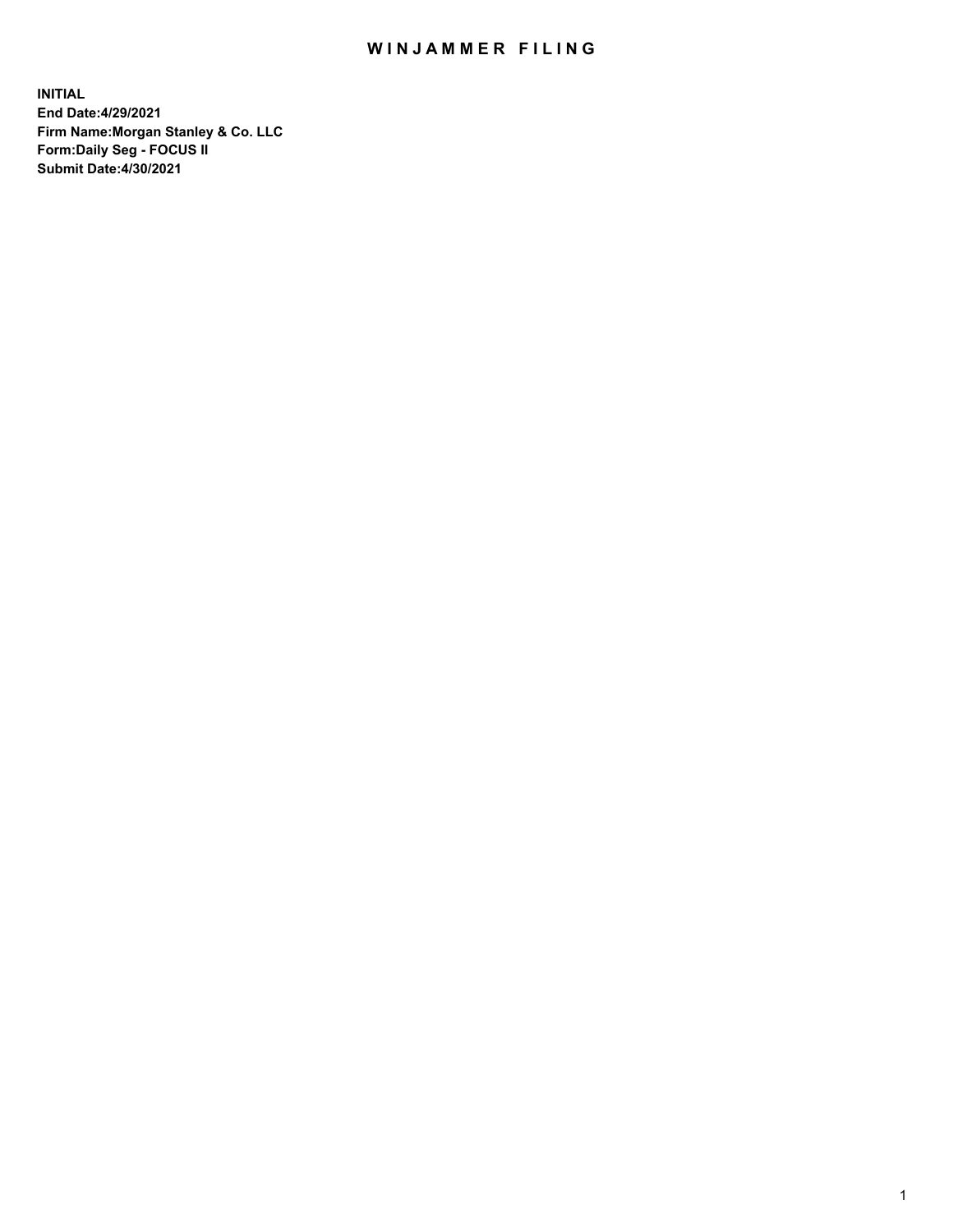**INITIAL End Date:4/29/2021 Firm Name:Morgan Stanley & Co. LLC Form:Daily Seg - FOCUS II Submit Date:4/30/2021 Daily Segregation - Cover Page**

| Name of Company                                                                                                                                                                                                                                                                                                                | <b>Morgan Stanley &amp; Co. LLC</b>                         |
|--------------------------------------------------------------------------------------------------------------------------------------------------------------------------------------------------------------------------------------------------------------------------------------------------------------------------------|-------------------------------------------------------------|
| <b>Contact Name</b>                                                                                                                                                                                                                                                                                                            | <b>Ikram Shah</b>                                           |
| <b>Contact Phone Number</b>                                                                                                                                                                                                                                                                                                    | 212-276-0963                                                |
| <b>Contact Email Address</b>                                                                                                                                                                                                                                                                                                   | Ikram.shah@morganstanley.com                                |
| FCM's Customer Segregated Funds Residual Interest Target (choose one):<br>a. Minimum dollar amount: ; or<br>b. Minimum percentage of customer segregated funds required:%; or<br>c. Dollar amount range between: and; or<br>d. Percentage range of customer segregated funds required between:% and%.                          | 235,000,000<br><u>0</u><br>0 <sub>0</sub><br>0 <sub>0</sub> |
| FCM's Customer Secured Amount Funds Residual Interest Target (choose one):<br>a. Minimum dollar amount: ; or<br>b. Minimum percentage of customer secured funds required:% ; or<br>c. Dollar amount range between: and; or<br>d. Percentage range of customer secured funds required between:% and%.                           | 140,000,000<br><u>0</u><br>0 <sub>0</sub><br>0 <sub>0</sub> |
| FCM's Cleared Swaps Customer Collateral Residual Interest Target (choose one):<br>a. Minimum dollar amount: ; or<br>b. Minimum percentage of cleared swaps customer collateral required:% ; or<br>c. Dollar amount range between: and; or<br>d. Percentage range of cleared swaps customer collateral required between:% and%. | 92,000,000<br><u>0</u><br><u>00</u><br>0 <sub>0</sub>       |

Attach supporting documents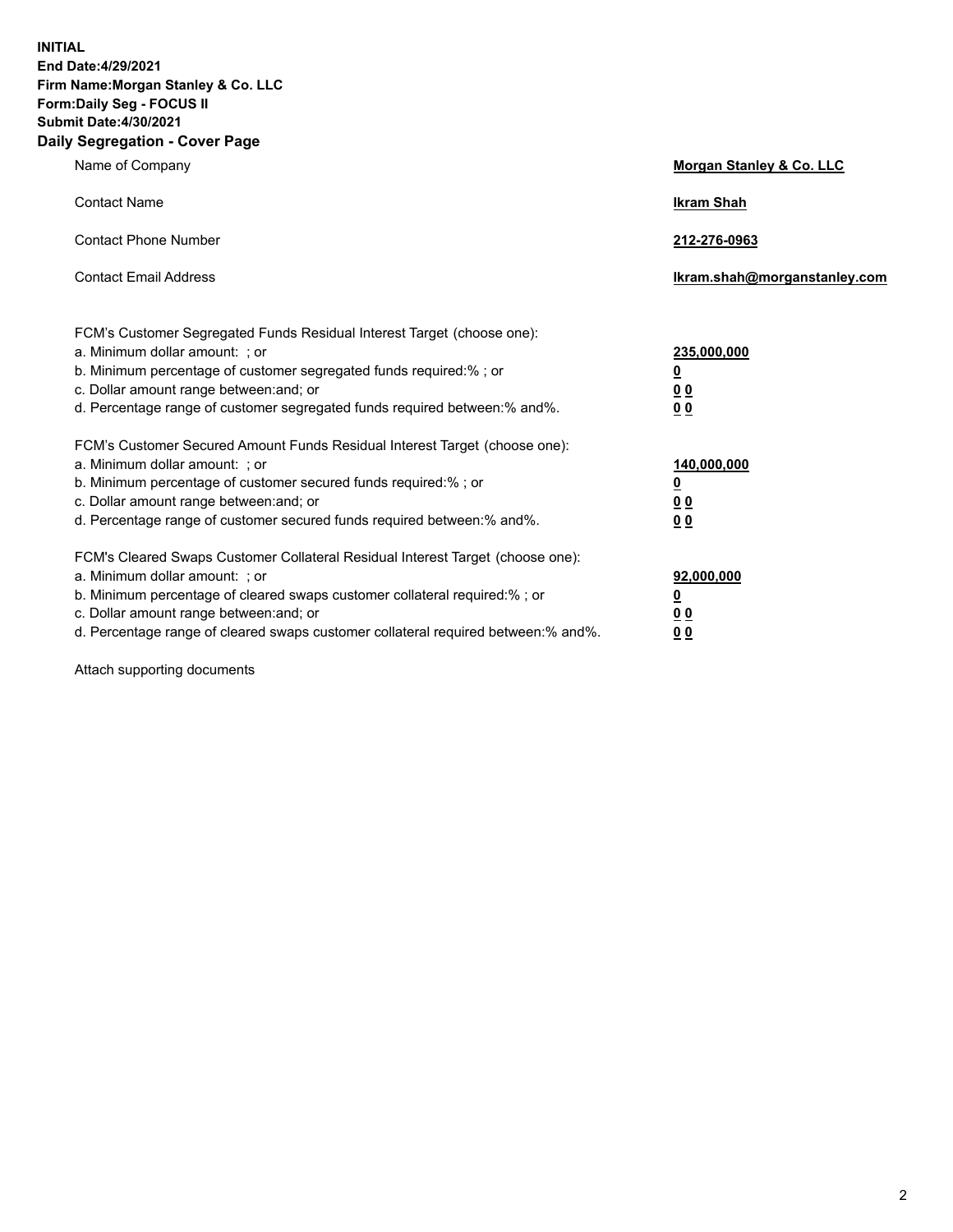## **INITIAL End Date:4/29/2021 Firm Name:Morgan Stanley & Co. LLC Form:Daily Seg - FOCUS II Submit Date:4/30/2021**

## **Daily Segregation - Secured Amounts**

|    | Foreign Futures and Foreign Options Secured Amounts                                                        |                                         |
|----|------------------------------------------------------------------------------------------------------------|-----------------------------------------|
|    | Amount required to be set aside pursuant to law, rule or regulation of a foreign                           | $0$ [7305]                              |
|    | government or a rule of a self-regulatory organization authorized thereunder                               |                                         |
| 1. | Net ledger balance - Foreign Futures and Foreign Option Trading - All Customers                            |                                         |
|    | A. Cash                                                                                                    | 4,560,159,763 [7315]                    |
|    | B. Securities (at market)                                                                                  | 2,160,451,215 [7317]                    |
| 2. | Net unrealized profit (loss) in open futures contracts traded on a foreign board of trade                  | 937,862,721 [7325]                      |
| 3. | Exchange traded options                                                                                    |                                         |
|    | a. Market value of open option contracts purchased on a foreign board of trade                             | 30,050,942 [7335]                       |
|    | b. Market value of open contracts granted (sold) on a foreign board of trade                               | -25,924,698 [7337]                      |
| 4. | Net equity (deficit) (add lines 1. 2. and 3.)                                                              | 7,662,599,943 [7345]                    |
| 5. | Account liquidating to a deficit and account with a debit balances - gross amount                          | <u>32,192,961</u> [7351]                |
|    | Less: amount offset by customer owned securities                                                           | -32,101,648 [7352] 91,313 [7354]        |
| 6. | Amount required to be set aside as the secured amount - Net Liquidating Equity                             | 7,662,691,256 [7355]                    |
|    | Method (add lines 4 and 5)                                                                                 |                                         |
| 7. | Greater of amount required to be set aside pursuant to foreign jurisdiction (above) or line<br>6.          | 7,662,691,256 [7360]                    |
|    | FUNDS DEPOSITED IN SEPARATE REGULATION 30.7 ACCOUNTS                                                       |                                         |
| 1. | Cash in banks                                                                                              |                                         |
|    | A. Banks located in the United States                                                                      | 692,064,903 [7500]                      |
|    | B. Other banks qualified under Regulation 30.7                                                             | 457,886,375 [7520] 1,149,951,278        |
|    |                                                                                                            | [7530]                                  |
| 2. | <b>Securities</b>                                                                                          |                                         |
|    | A. In safekeeping with banks located in the United States                                                  | 509,601,408 [7540]                      |
|    | B. In safekeeping with other banks qualified under Regulation 30.7                                         | 44,818,750 [7560] 554,420,158<br>[7570] |
| 3. | Equities with registered futures commission merchants                                                      |                                         |
|    | A. Cash                                                                                                    | 19,971,431 [7580]                       |
|    | <b>B.</b> Securities                                                                                       | $0$ [7590]                              |
|    | C. Unrealized gain (loss) on open futures contracts                                                        | -1,719,845 [7600]                       |
|    | D. Value of long option contracts                                                                          | $0$ [7610]                              |
|    | E. Value of short option contracts                                                                         | 0 [7615] 18,251,586 [7620]              |
| 4. | Amounts held by clearing organizations of foreign boards of trade                                          |                                         |
|    | A. Cash                                                                                                    | $0$ [7640]                              |
|    | <b>B.</b> Securities                                                                                       | $0$ [7650]                              |
|    | C. Amount due to (from) clearing organization - daily variation                                            | $0$ [7660]                              |
|    | D. Value of long option contracts                                                                          | $0$ [7670]                              |
|    | E. Value of short option contracts                                                                         | 0 [7675] 0 [7680]                       |
| 5. | Amounts held by members of foreign boards of trade                                                         |                                         |
|    | A. Cash                                                                                                    | 3,612,515,556 [7700]                    |
|    | <b>B.</b> Securities                                                                                       | 1,606,031,057 [7710]                    |
|    | C. Unrealized gain (loss) on open futures contracts                                                        | 939,582,566 [7720]                      |
|    | D. Value of long option contracts                                                                          | 30,050,942 [7730]                       |
|    | E. Value of short option contracts                                                                         | <u>-25,924,698</u> [7735] 6,162,255,423 |
|    |                                                                                                            | [7740]                                  |
| 6. | Amounts with other depositories designated by a foreign board of trade                                     | 0 [7760]                                |
| 7. | Segregated funds on hand                                                                                   | $0$ [7765]                              |
| 8. | Total funds in separate section 30.7 accounts                                                              | 7,884,878,445 [7770]                    |
| 9. | Excess (deficiency) Set Aside for Secured Amount (subtract line 7 Secured Statement<br>Page 1 from Line 8) | 222,187,189 [7380]                      |

- 10. Management Target Amount for Excess funds in separate section 30.7 accounts **140,000,000** [7780]
- 11. Excess (deficiency) funds in separate 30.7 accounts over (under) Management Target **82,187,189** [7785]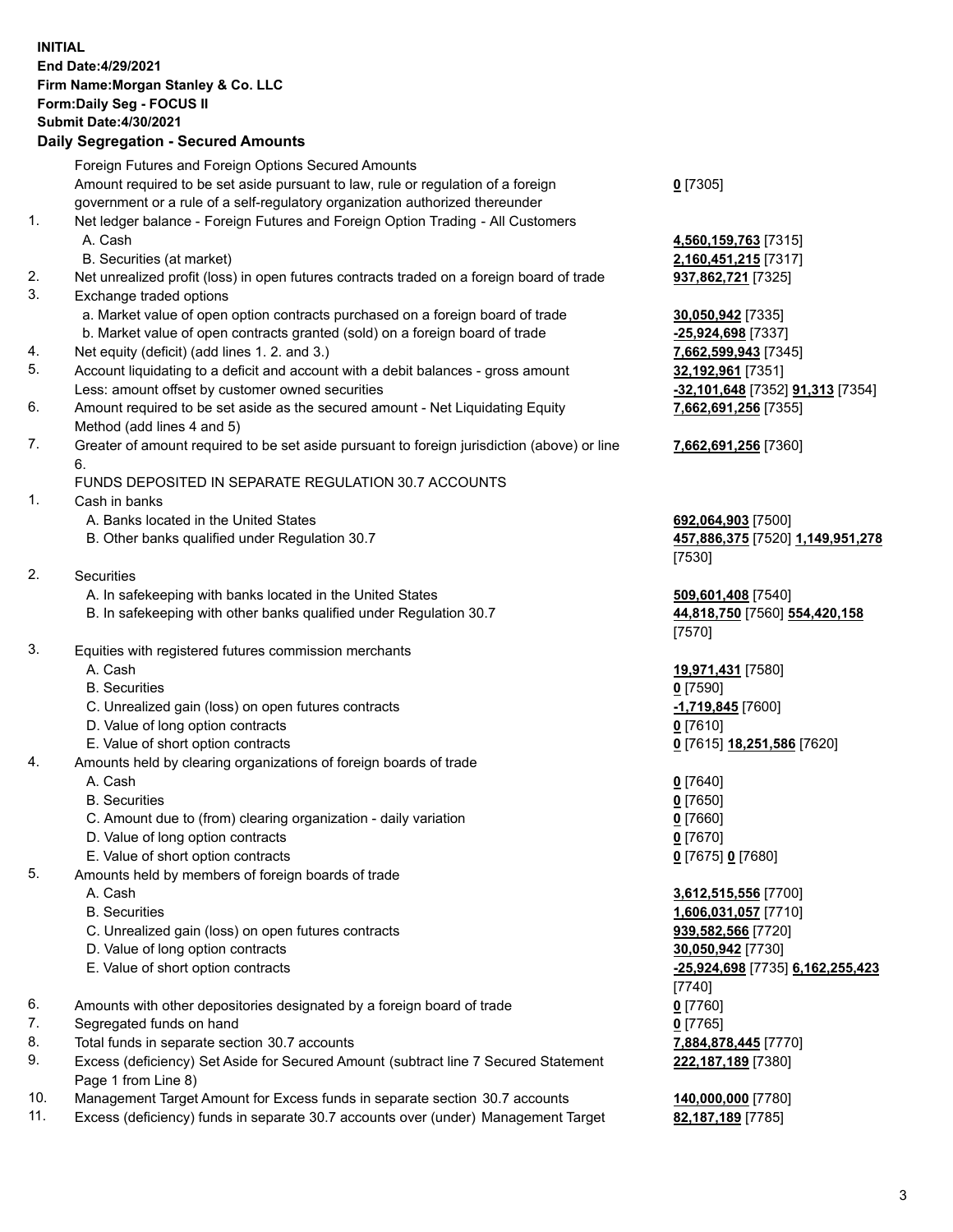**INITIAL End Date:4/29/2021 Firm Name:Morgan Stanley & Co. LLC Form:Daily Seg - FOCUS II Submit Date:4/30/2021 Daily Segregation - Segregation Statement** SEGREGATION REQUIREMENTS(Section 4d(2) of the CEAct) 1. Net ledger balance A. Cash **13,283,958,384** [7010] B. Securities (at market) **8,026,471,200** [7020] 2. Net unrealized profit (loss) in open futures contracts traded on a contract market **4,261,463,834** [7030] 3. Exchange traded options A. Add market value of open option contracts purchased on a contract market **819,993,169** [7032] B. Deduct market value of open option contracts granted (sold) on a contract market **-344,470,039** [7033] 4. Net equity (deficit) (add lines 1, 2 and 3) **26,047,416,548** [7040] 5. Accounts liquidating to a deficit and accounts with debit balances - gross amount **300,301,458** [7045] Less: amount offset by customer securities **-299,194,827** [7047] **1,106,631** [7050] 6. Amount required to be segregated (add lines 4 and 5) **26,048,523,179** [7060] FUNDS IN SEGREGATED ACCOUNTS 7. Deposited in segregated funds bank accounts A. Cash **3,405,139,712** [7070] B. Securities representing investments of customers' funds (at market) **0** [7080] C. Securities held for particular customers or option customers in lieu of cash (at market) **1,955,633,726** [7090] 8. Margins on deposit with derivatives clearing organizations of contract markets A. Cash **14,116,924,928** [7100] B. Securities representing investments of customers' funds (at market) **0** [7110] C. Securities held for particular customers or option customers in lieu of cash (at market) **6,070,837,474** [7120] 9. Net settlement from (to) derivatives clearing organizations of contract markets **400,332,300** [7130] 10. Exchange traded options A. Value of open long option contracts **819,993,169** [7132] B. Value of open short option contracts **-344,470,039** [7133] 11. Net equities with other FCMs A. Net liquidating equity **10,459,861** [7140] B. Securities representing investments of customers' funds (at market) **0** [7160] C. Securities held for particular customers or option customers in lieu of cash (at market) **0** [7170] 12. Segregated funds on hand **0** [7150] 13. Total amount in segregation (add lines 7 through 12) **26,434,851,131** [7180] 14. Excess (deficiency) funds in segregation (subtract line 6 from line 13) **386,327,952** [7190] 15. Management Target Amount for Excess funds in segregation **235,000,000** [7194]

16. Excess (deficiency) funds in segregation over (under) Management Target Amount Excess

**151,327,952** [7198]